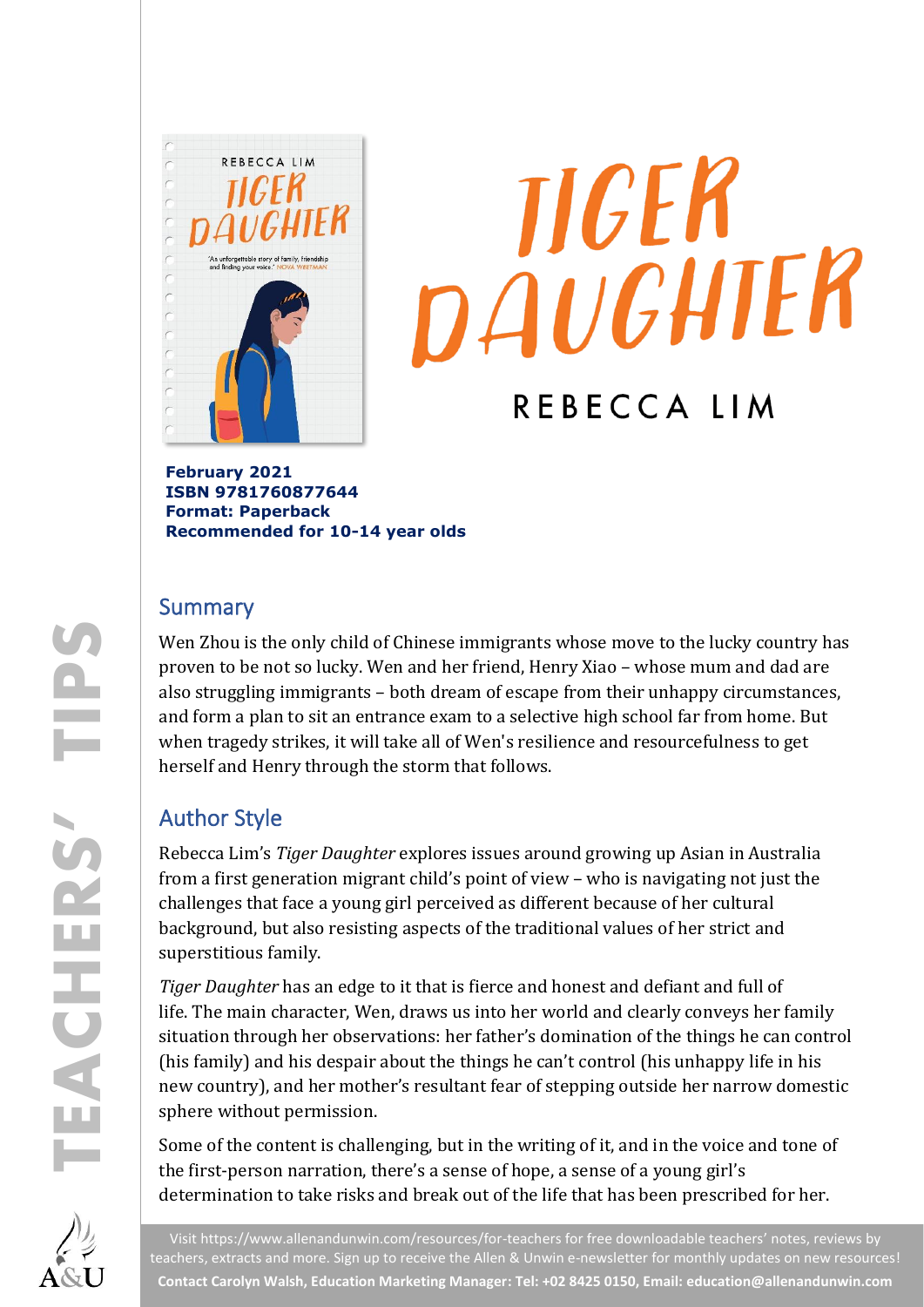

# Suggestions for Classroom Discussion and Application

#### **Prologue**

- 1. Why do authors write prologues in novels? How is a prologue different to diving straight into Chapter One? What do you think Rebecca Lim establishes in the *Tiger Daughter* prologue?
- 2. Draw a line down the centre of your workbook to create two columns, one headed 'Wen Zhou' and the other 'Henry Xiao'. In dot point form, list everything you've learned about each character from the prologue. Make sure you include information about their family life, where they live, how materially well-off they are and their strengths and weaknesses, among other things.
- 3. Why do you think Rebecca Lim opened her story with a class writing assignment on *The essence of being 'Australian*'?
- Can you tell the difference between metaphor and simile in this excerpt?

*I tell Henry about my dad all the time, all the things he does, and Henry completely gets it – how fury is like this thing that holds the entire house up . . . Henry understands how anger has tides and temperatures and speeds that can suck you down, or spit you out, depending on the day, the hour, the moment – changing you forever.* (page 31)

• Consider this excerpt from the text (pp 52–53):

*When I think of my dad and my mum, I actually think of two different philosophies of life, two 'Ways' of being, if you like.* 

*Dad, in my head, is always this famous Chinese philosopher called Confucius who said helpful things like "Being good as a son and obedient as a young man is, perhaps, the root of a man's character", and Mum is this other famous Chinese philosopher called Lao Tzu who would have replied…:*

*"Know contentment And you will suffer no disgrace; Know when to stop And you will meet with no danger. You can then endure."*

Compare and contrast Confucius and Lao Tzu's teachings. What vital viewpoint do you think is missing from the Confucius teaching above? What does Wen's father say and do in the novel to illustrate the 'Way' he follows? Why do you think Wen is attracted to the other 'Way'?

• Wen's parents have a particular view of mental health and propriety:

*Fay Xiao was weak, that much was well known. She did not conduct herself properly while she was alive, and now she has brought Ah Yuan and his connections great shame. We must all learn from this.* (page 54)

Why do you think Wen's mother and father are so unforgiving about Fay Xiao's suicide? Do you think their attitude is indicative of our broader society's attitude to mental health? What does the excerpt say about 'proper' behaviour or living a 'proper' life?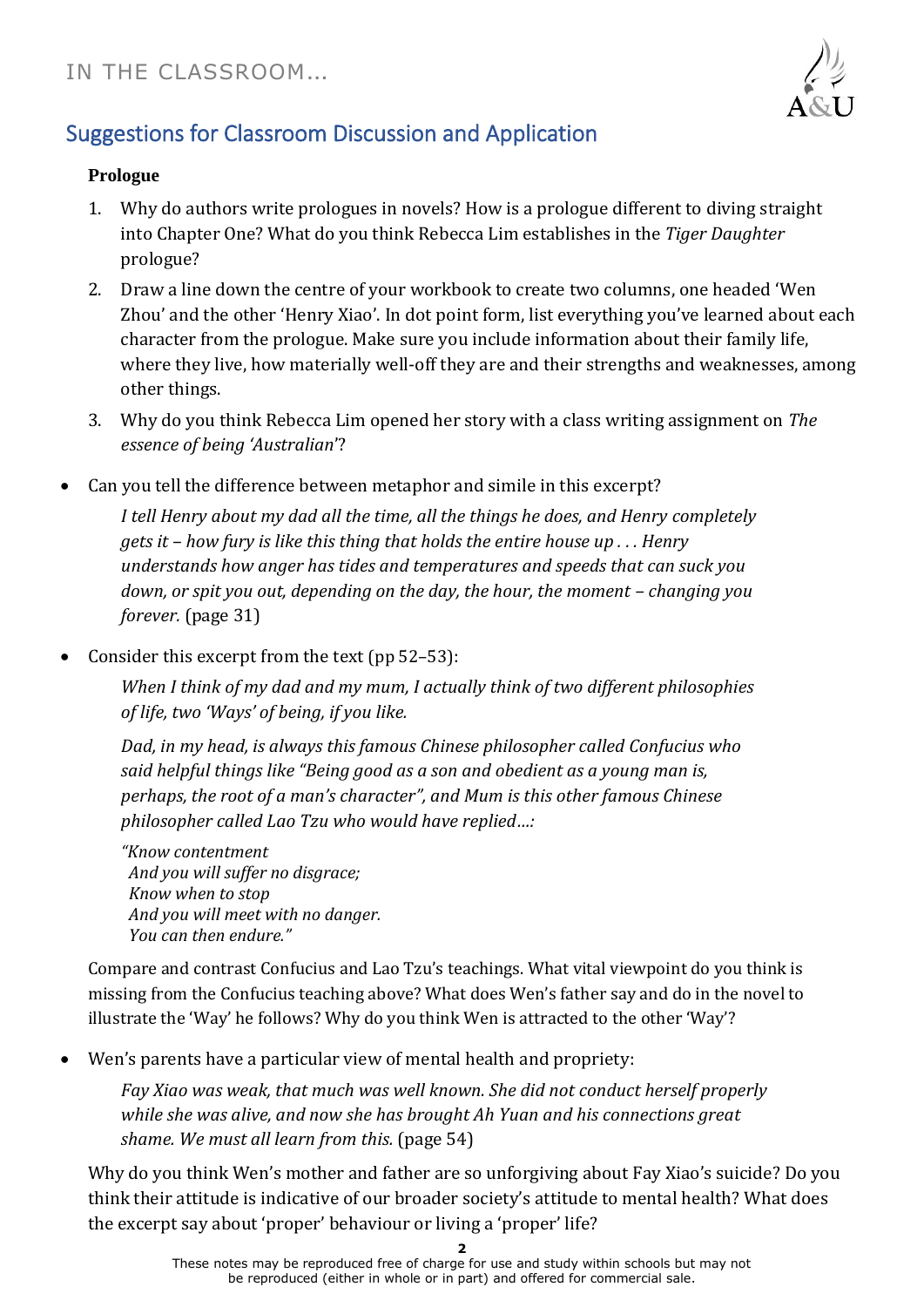

- Words are not the only way Wen and Henry communicate in *Tiger Daughter*. Why do you think that some of the most powerful moments between them are via drawings or long division exercises?
- Overcoming fear is a theme that threads through this book:

*Underneath the fear, Mum's a good person. She's kind, and softly spoken, and so very desperate to please. Without the fear, I know she would be a different person, a braver one.* (page 62)

- a) Name three events in Part One that help Wen's mother to overcome her fear and become a braver person.
- b) What events in Part Two complete this transformation of Wen's mother?
- c) *'I'm going for practicality over style today*.' (page 168) How does Wen's mother's interest in clothes and accessories illustrate this transformation?
- d) Do you think that fear is the reason that Wen's father is so strict and unbending for much of the novel? What incidents in the story indicate this?
- Mr Cornish says to Henry early in the novel, '*To live, is to risk everything*' (page 10) and Henry repeats it much later in the novel when sitting at night with Wen at his front door. What do Wen and Henry have to risk in the novel to be able to truly live?
- Miss Spencer says to Wen, '*You show that school what* different *looks like, why different is important. Why they* need *you.*' (page 175). What do you think Miss Spencer means when she says that Wen is different and it's important to show her difference?
- Wen says to Henry, *'The point is how you get to the point'* on page 206. What do you think she means by this?
- Why do you think Rebecca Lim included the piece by Lao Tzu at the end of the novel?
- Rebecca Lim writes in the Author's Note*, '…it's me thinking out loud and advocating to keep what's good, what's benevolent, but to discard ideas and systems and behaviours that hold us back…'* How does this message reflect Wen's journey in *Tiger Daughter*?
- Rebecca Lim says of *Tiger Daughter*, *'While it can't speak for, or to, everyone who is migrant or refugee, [it] is a migrant story for children actually written by a migrant. Not someone "imagining", from inside their relative privilege, what it would feel like to be one. And that makes* Tiger Daughter*, if not unique, then sadly still too rare.'*
	- a) Research the #OwnVoices movement. Why do you think that #OwnVoices stories about marginalised people are important?
	- b) What are the pros and cons of the #OwnVoices movement? There are many articles on the internet about this subject but these are a good starting point:

<http://www.corinneduyvis.net/ownvoices/>

<https://www.readbrightly.com/why-we-need-diverse-authors-in-kids-ya-lit/>

<https://www.refinery29.com/en-us/2019/04/228847/own-voices-movement-ya-literature-impact>